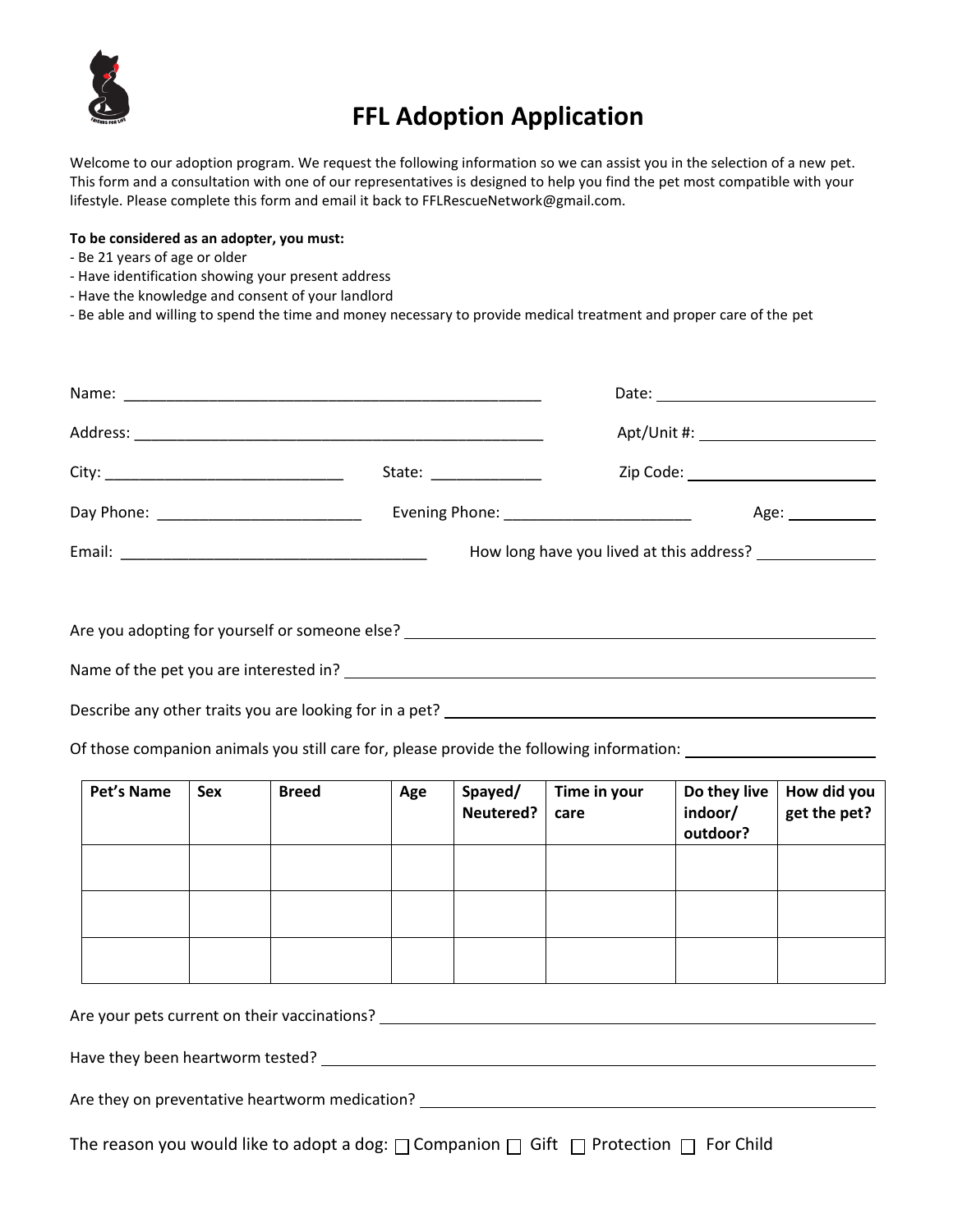| What precautions would you take to properly introduce a new dog to the pets in your house? __________________              |  |  |  |  |  |
|----------------------------------------------------------------------------------------------------------------------------|--|--|--|--|--|
|                                                                                                                            |  |  |  |  |  |
| What will you do if your new dog does not get along with your present companion animals? ____________________              |  |  |  |  |  |
| What happened to the pets you no longer have? __________________________________                                           |  |  |  |  |  |
| Have you ever turned an animal in to a shelter? _________________________________                                          |  |  |  |  |  |
|                                                                                                                            |  |  |  |  |  |
|                                                                                                                            |  |  |  |  |  |
|                                                                                                                            |  |  |  |  |  |
| If a disciplinary or behavior problem arises, what steps will you take to work on it? ________________________             |  |  |  |  |  |
| How many adults are in your family? _________ Children? _______ Children's ages? ____________________________              |  |  |  |  |  |
|                                                                                                                            |  |  |  |  |  |
|                                                                                                                            |  |  |  |  |  |
| If you rent, may we contact the owner to obtain permission for this pet to live in your home? ________________             |  |  |  |  |  |
|                                                                                                                            |  |  |  |  |  |
| Do you have plans to move in the near future? ________ If so, what do you plan to do with your pet? __________             |  |  |  |  |  |
| Do you have a fenced in yard? ____________ What type of fence? (Wood, chain link, electric, etc) _____________             |  |  |  |  |  |
| How tall is your fence? _____________________                                                                              |  |  |  |  |  |
| If you do not have a fenced yard, how will your dog be let out?                                                            |  |  |  |  |  |
|                                                                                                                            |  |  |  |  |  |
|                                                                                                                            |  |  |  |  |  |
|                                                                                                                            |  |  |  |  |  |
| How will they be kept?                                                                                                     |  |  |  |  |  |
| $\Box$ Crate $\Box$ Run of House $\Box$ Backyard $\Box$ Kennel $\Box$ Access to Doggie Door $\Box$ Dog House $\Box$ Garage |  |  |  |  |  |
|                                                                                                                            |  |  |  |  |  |
|                                                                                                                            |  |  |  |  |  |
| Does your job require extensive travel? _________ Who will care for your pet stay when you travel? __________              |  |  |  |  |  |
| Will anyone be home while you are at work? ___________ How many hours will the pet be left unattended? _______             |  |  |  |  |  |